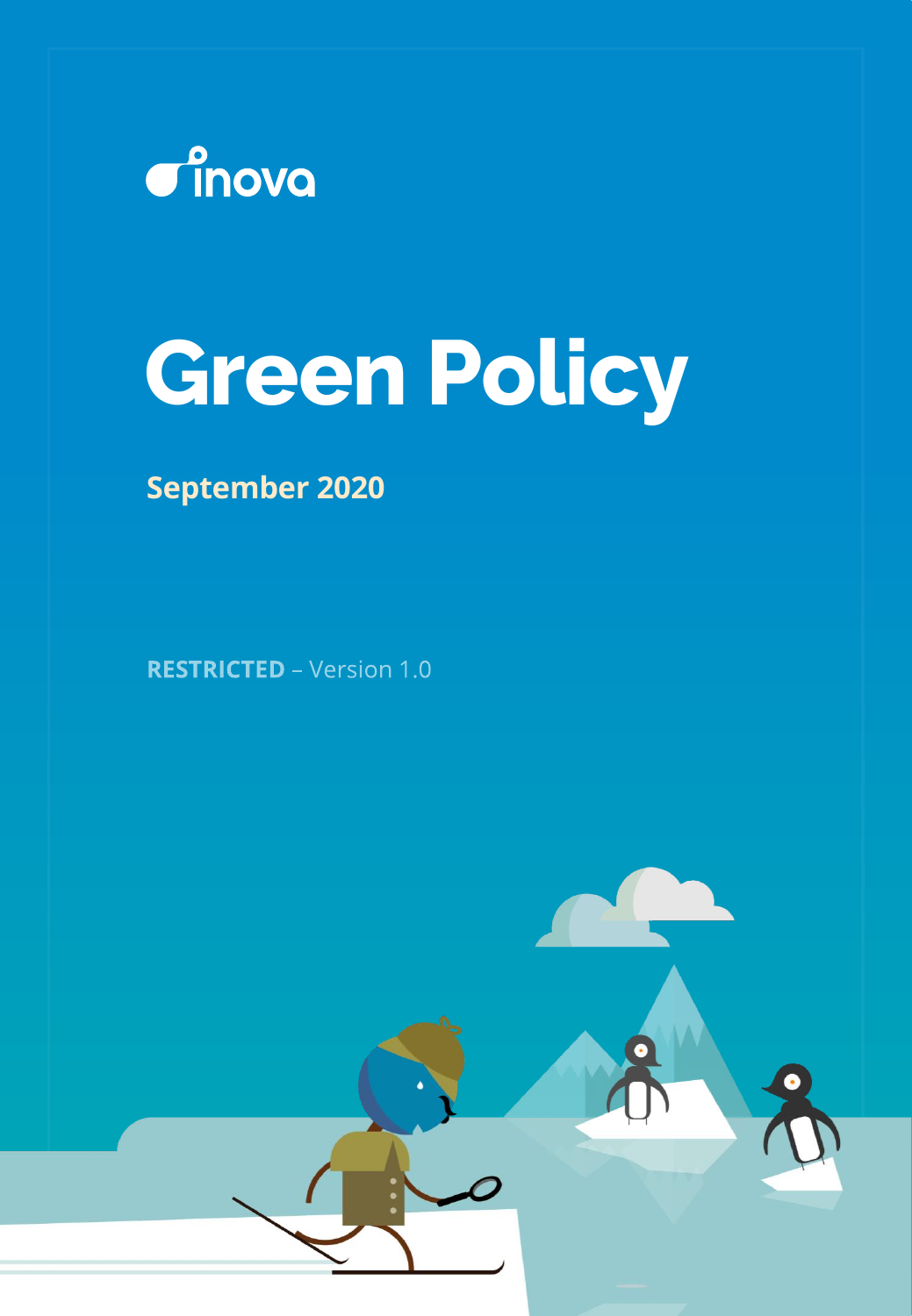## **Reduce Inova's Carbon Footprint**

Inova greenhouse gas emission reduction program was launched in 2019.

Ludovic and Nathan have been trained in the ABC Carbon Footprint methodology to perform Carbon Footprint evaluations for Inova. Results are compliant with the ISO 14001:2015 standards about the Environmental Management Systems. The carbon footprint exercise is performed annually.

All the Greenhouse Gas emissions are calculated based on "equivalent CO2" (eCO2).



Despite a global slowdown in 2020 due to COVID-19 pandemic, the world still needs to radically reduce its carbon emissions.

Under the Paris 2015 agreement, a goal was set to halve emissions by 2030. We all have ideas about what should be done at a national or worldwide level to meet this goal – encouraging solar and wind farms, taxing polluting industries, even restructuring entire economies – but it's often harder to change our own behaviors.

### **What if, instead of waiting for a global response, we tried to reduce Inova's carbon footprint by 50%? What would it take for a 100 employees global SaaS business to halve its carbon emission?**

Those are the questions we asked ourselves in 2018 when we decided to begin our journey towards becoming a low carbon SaaS business. Our goal was to find new ways to operate to reduce our carbon footprint. That means reducing both our carbon intensity (gC02/min spent on our applications) and, most importantly, the total amount of CO2eq emitted by our business.

Two years after setting out on this low carbon journey, we are proud to be establishing best practices for low carbon SaaS businesses. We are learning from our successes and our failures and striving to be better every day. Inova has taken on a significant challenge, but we are committed to our goal and we will play our part to meet the Paris 2015 targets.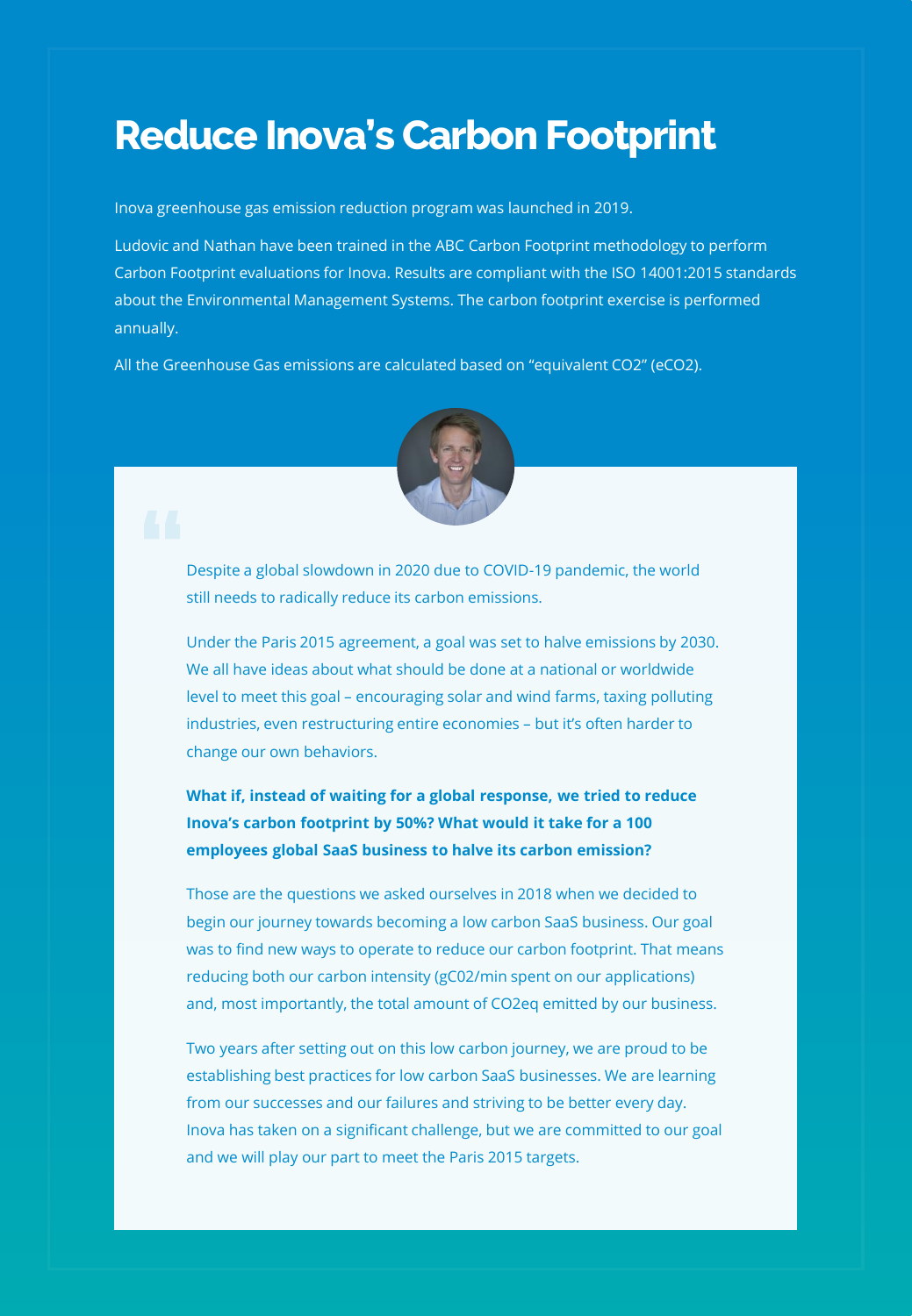**Inova Green Policy**

# **Carbon Footprint Cartography**





**Energy:** value based on the electricity consumption for Lyon and New York offices.

M

- **IT assets**: value based on the conception and use of IT assets like computers, external screens, printers, microphones…
- **Teambuilding / Extra activities / Afterworks**: value based on the monetary value of the extra activities.
- **Home to work commuting**: value based on the quantity of eCO2 emission needed for the Inova employee to reach the office.
- **Business Trips**: all the business travel for conferences, on-site client meetings, etc.
- **Datacenter (energy and services)**: value  $\blacktriangleright$  . based on statistics about datacenter's Carbon emission
- **Inova Community:** value based on the Inova application use time and carbon emission required to organize community events.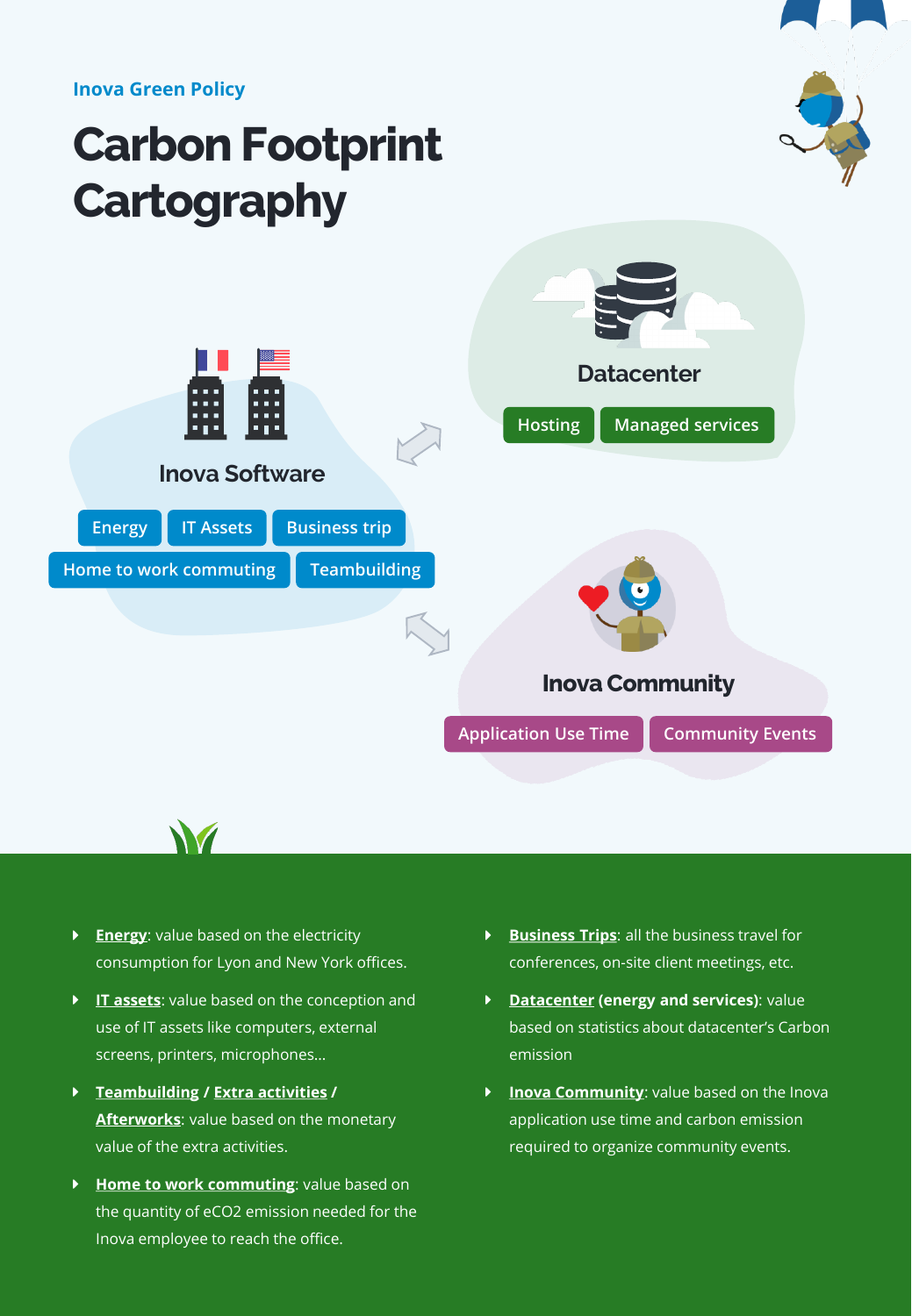# Carbon Footprint: **Exercise Results**

| Year | <b>Employees</b> | <b>Total tons</b><br>of eCO2* | <b>Total tons of eCO2</b><br>per employee | Total grams of eCO2 / minutes<br>application usage time |
|------|------------------|-------------------------------|-------------------------------------------|---------------------------------------------------------|
| 2018 | 50               | 334.4                         | 6.74                                      | $41.5$ gr/min                                           |
| 2019 | 60               | 346.1                         | 5.77                                      | 30 gr/min                                               |





### **Inova CO2 emissions from operations and transport** (2019)

- **Business Flights**
- Office & R&D
- **Production**
- Inova Business transport (cars, train, metro, ...)
- Inova Home to Office transport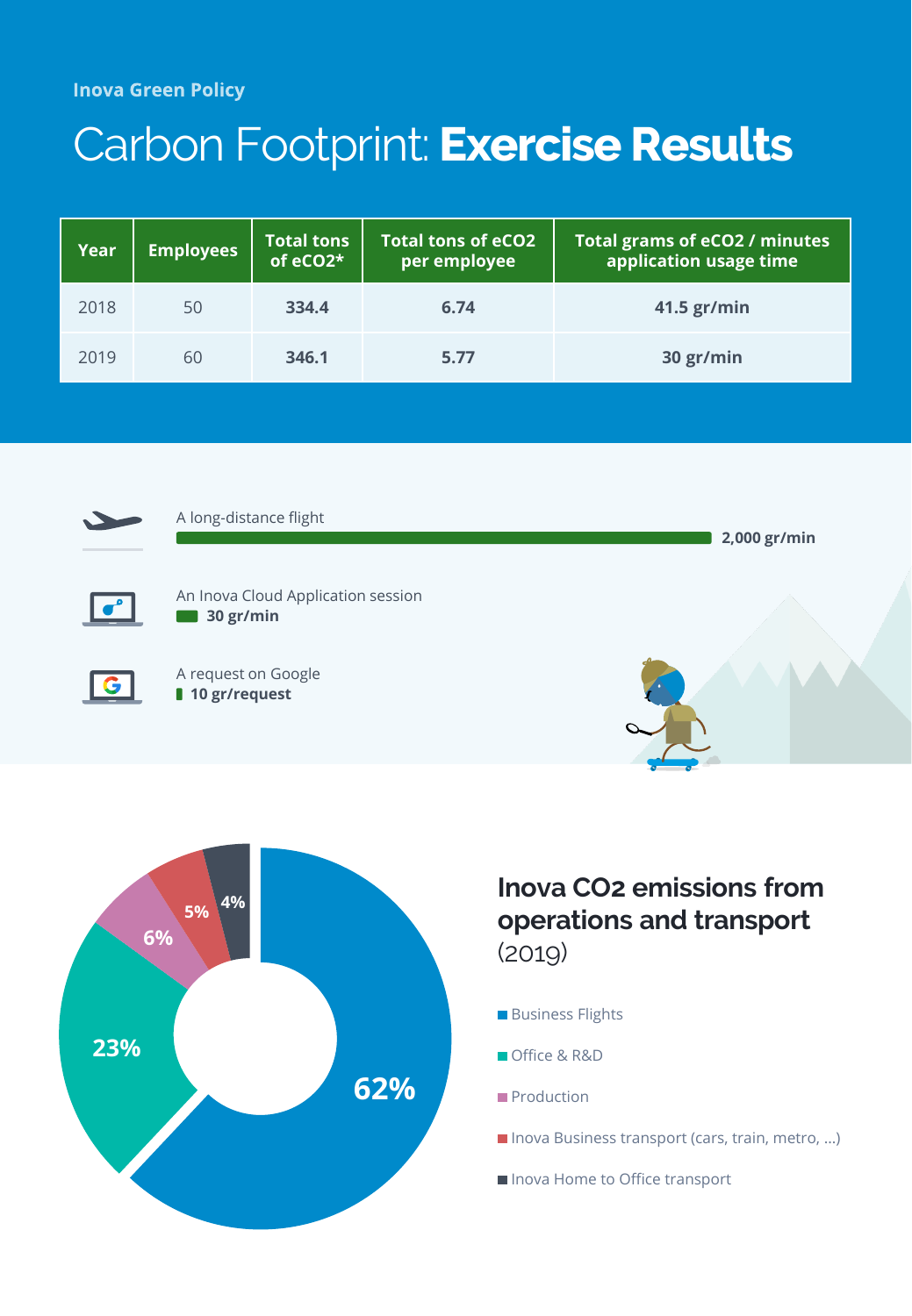# $\mathbf{C}^{\circ}$ inova **Green Policy**

**1. Home to work Commuting**

**2. Business Trips**

**3. Green IT**

**4. Office**

**5. Customer Interaction**

**6. Green Datacenter**

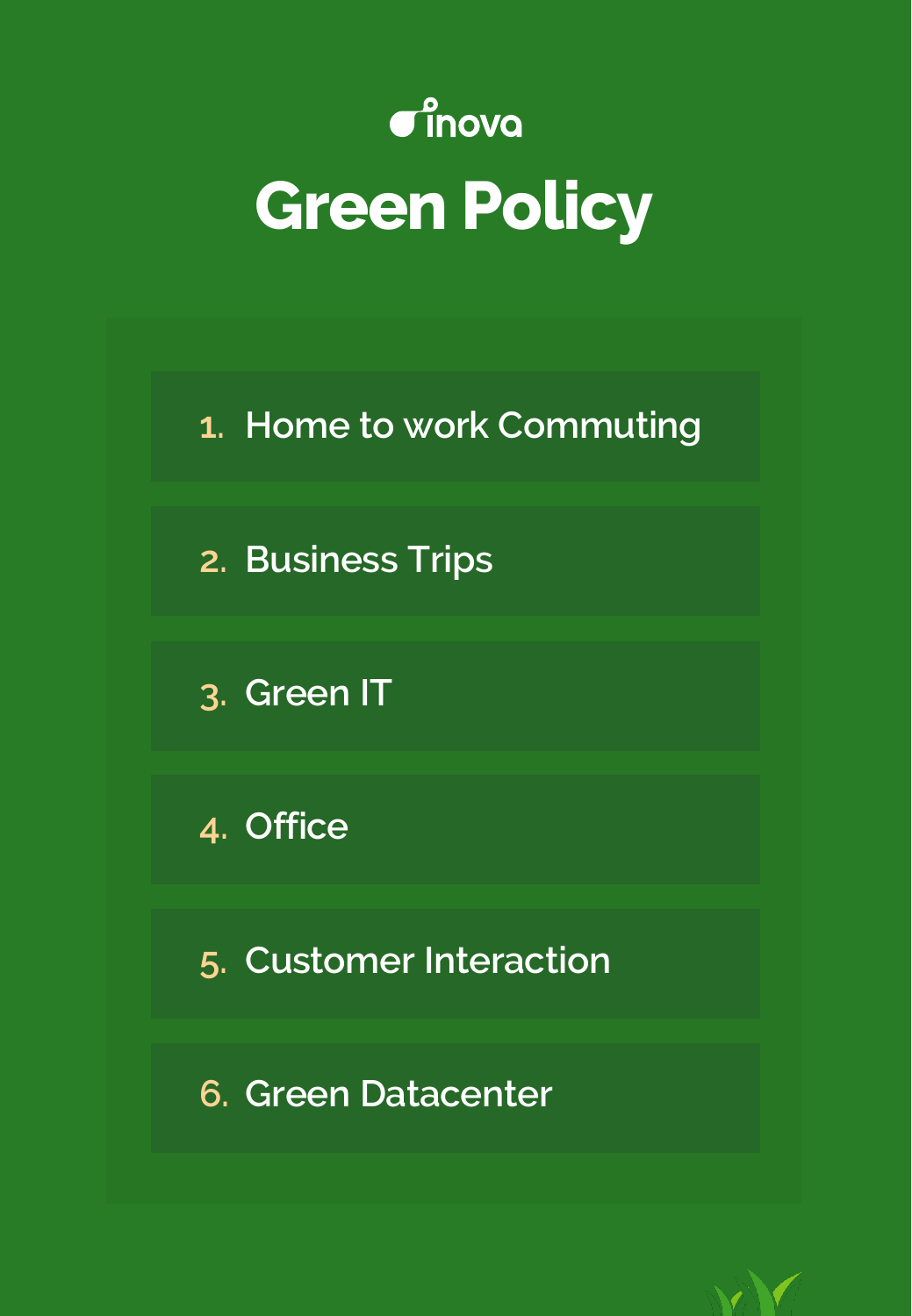# **Home to work Commuting** #1



#### **Facilitate "Work from Home"**  $\odot$

At the end of 2020, all the Inova employees will have a laptop and will be able to work from home if needed. Collaborative solutions will help people to stay connected with their colleagues.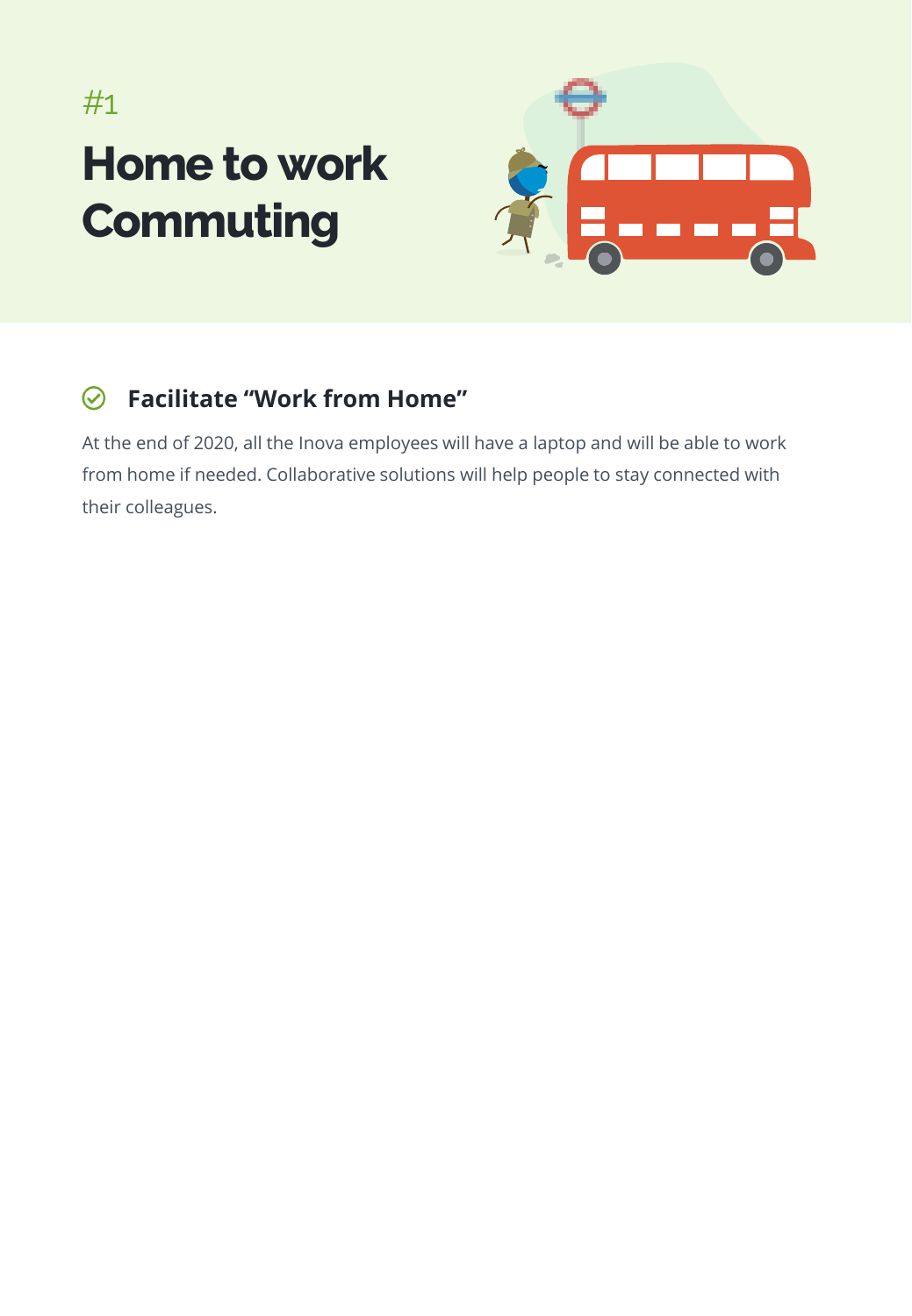# **Business trips**  $#2$



### **Use videoconferences solutions to meet people.**

Favor virtual conferences to physical conferences.

### **Reduce the use of camera to minimum**

- To say "Hello!"
- $\odot$  During a 1-to-1 discussion
- $\odot$  Asking question at the end of a presentation

### **Think your business trip differently**

Following best practices can help make responsible decisions when you need to travel to meet clients, prospects or participate in a conference.

| <b>Train</b>            | Feel free to use the train.<br>They have lower carbon emissions than other transportation means.                                                                                                                                                                    |  |
|-------------------------|---------------------------------------------------------------------------------------------------------------------------------------------------------------------------------------------------------------------------------------------------------------------|--|
| <b>Public transport</b> | Feel free to use public transport (metro, tramways, bus).<br>Public transport companies are working to reduce their carbon emissions.                                                                                                                               |  |
| Taxi                    | If public transport is too complicated, a taxi can be used.<br>Try to share the ride and use an electrical taxi if possible, to optimize carbon<br>emissions.                                                                                                       |  |
| Car                     | If possible, use/rent a hybrid or electric car and share your ride with a<br>colleague.                                                                                                                                                                             |  |
| <b>Flight / Plane</b>   | If the trip can be done within 4 hours, flying is forbidden.<br>If the business trip requires a flight, only 1 colleague should attend the<br>meeting.<br>Give priority to direct flights (Aircraft take off represents a significant part of<br>the CO2 emission). |  |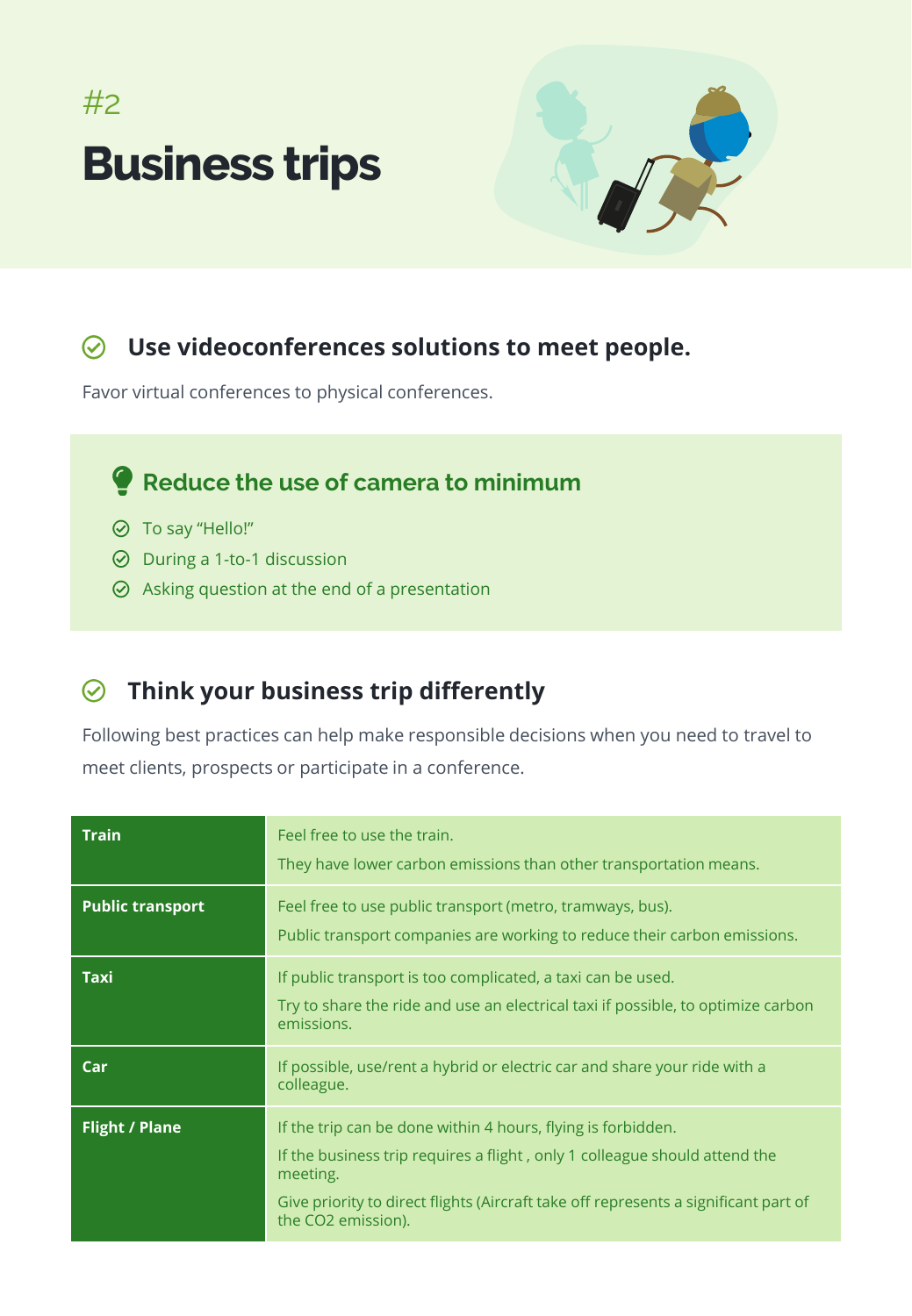



| <b>Computer / Screen</b>                 | Switch off your computer and external screen at the end of the working day.                                                                                           |
|------------------------------------------|-----------------------------------------------------------------------------------------------------------------------------------------------------------------------|
| <b>Electronic Data</b><br><b>Storage</b> | Mailbox is not a data storage. Important documents must be stored in<br>OneDrive or SharePoint. Mailbox and storage folder must be cleared and<br>archived regularly. |

In addition, Inova's IT Department is committed to:

### **Recycling IT assets and depreciation**

*Keeping a computer for 4 years instead of 3 years will reduce eCO2 costs by 25%.*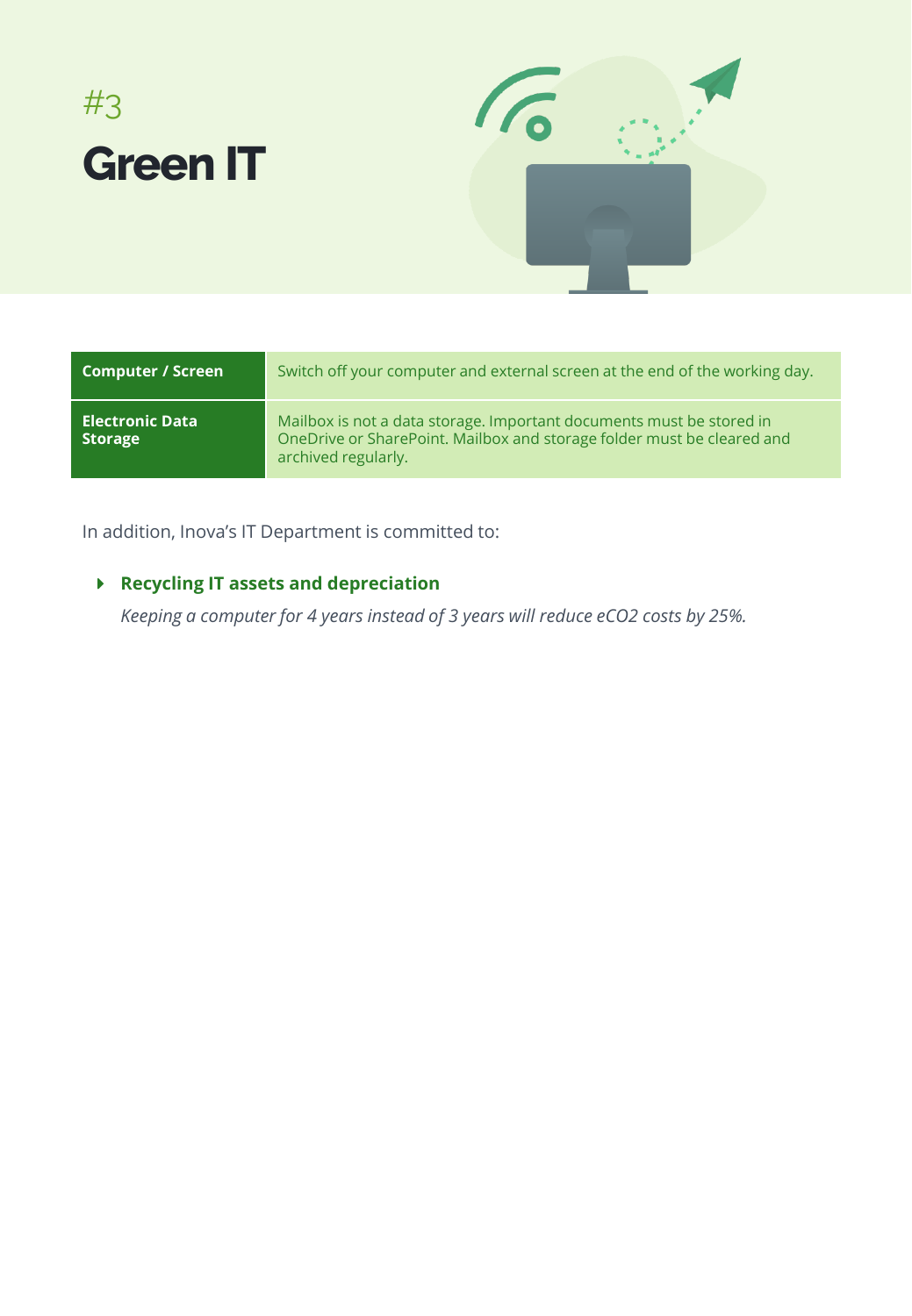

| <b>Electricity</b><br><b>Consumption</b> | Turn lights off in rooms not being used during the day                                                       |
|------------------------------------------|--------------------------------------------------------------------------------------------------------------|
| <b>Recycle Bin</b>                       | Use adapted recycle bins to trash paper, boxes, glass                                                        |
| <b>Paper Consumption</b>                 | Print fewer hard copies - Try to rely on electronic copies<br>Try to use double-sided printing to save paper |

In addition, Inova is committed to:

- **Using electric company cars**
- **Choosing a low-carbon local energy provider** (if possible)
- **Looking at the local economy for any kind of purchase** (when it is possible)
- **Replacing neon and traditional lights by LED lights** when possible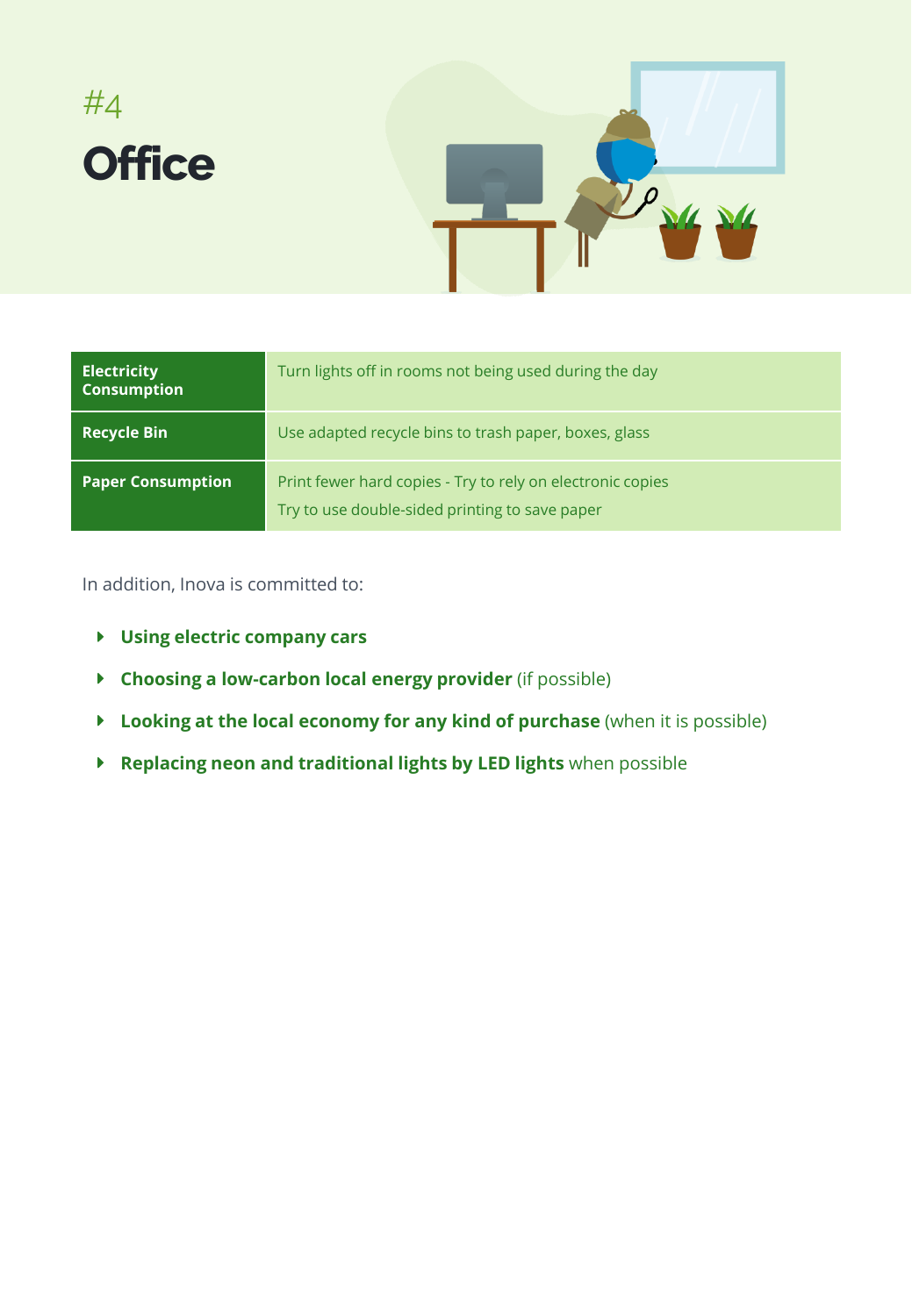# **Customer Interaction** #5



#### **Encourage Virtual Events**  $\odot$

Virtual events are less expensive and lead to less carbon emissions than big events.

#### $\odot$ **Implement a "Green coding" policy**

This process aims to optimize software to reduce carbon emissions. It includes algorithmic efficiency and resource allocation).